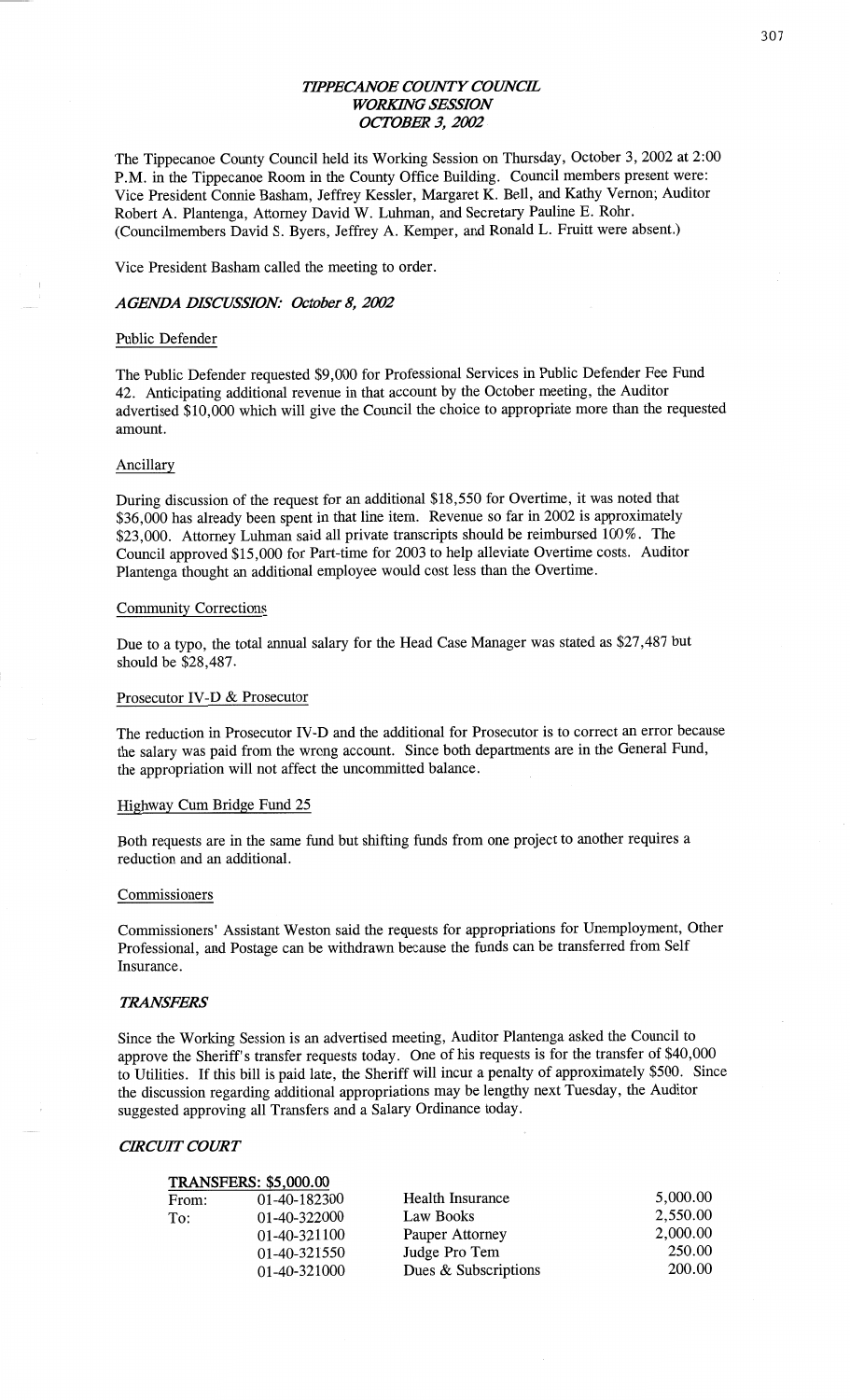**o** Councilmember Vernon moved to approve the Transfers, seconded by Councilmember Kessler; motion carried.

## *SUPERIOR COURT* II

|       | <b>TRANSFERS: \$3,373.00</b> |                      |          |
|-------|------------------------------|----------------------|----------|
| From: | 01-42-321250                 | <b>Jury Expenses</b> | 3,373.00 |
| To:   | 01-42-171500                 | Overtime             | 2,000.00 |
|       | 01-42-171600                 | Part-time            | 1,000.00 |
|       | 01-42-182100                 | Social Security      | 230.00   |
|       | 01-42-182200                 | Retirement           | 143.00   |

Auditor Plantenga corrected the Retirement **amount** to \$95 .00.

**0** Councilmember Vernon moved to approve the transfer of \$2,000 for Overtime, \$1,000 for Part-time, \$230 for Social Security, and \$95 for Retirement from Jury Expense, seconded by Councilmember Bell; motion carried.

## *SHERE'F*

| <b>TRANSFERS: \$65,000.00</b> |                   |                            |           |
|-------------------------------|-------------------|----------------------------|-----------|
| From:                         | 01-05-121480      | <b>Correction Officers</b> | 25,000.00 |
| To:                           | 01-05-221300-1014 | Food                       | 15,000.00 |
|                               | 01-05-331000      | Fugitives                  | 10,000.00 |
| From:                         | 01-05-121410      | Deputies                   | 40,000.00 |
| To:                           | 01-05-325100      | <b>Utilities</b>           | 40,000.00 |

Councilmember Vernon moved to approve the Transfers, seconded by Councilmember Bell; **motion** carried.

## **BUILDING COMMISSION**

|       | <b>TRANSFER: \$3,000.00</b> |           |                                                                               |
|-------|-----------------------------|-----------|-------------------------------------------------------------------------------|
| From: | 01-29-112146                | Inspector | 3,000.00                                                                      |
| To:   | 01-29-311000                | Travel    | 3.000.00                                                                      |
|       |                             |           | Councilmember Vernon moved to approve the Transfer, seconded by Councilmember |

**0** Councilmember Vernon moved to approve the Transfer, **seconded** by Councilmember Kessler; motion carried.

## *JUVENEE ALTERNA TIVES*

| <b>SALARY ORDINANCES</b>   | Position                | Rate     | Salary    |
|----------------------------|-------------------------|----------|-----------|
| Full Time $(10/1/02$ thru  | Surveillance Officer    | 1,117.54 | 26,821.00 |
| 9/30/03                    |                         |          |           |
| Full Time $(10/16/02$ thru | Truancy Mediation Asst. | 1,052.08 | 25,250.00 |
| 6/30/03                    |                         |          |           |

**0** Councilmember Vernon moved to approve the Salary **Ordinances,** seconded by Councilmember Bell; motion carried.

#### **SHERIFF'S RETIREMENT PLAN AMENDMENT**

Sheriff Anderson distributed copies of the amended Sheriff's Retirement **Plan** for the Council's approval on Tuesday, October  $\overline{8}$ . The changes are to satisfy IRS requirements but require no additional funding.

## **DISCUSSION: Proposed Reductions of Appropriations in Health Insurance**

In an effort to find funding for appropriation requests in November, Auditor Plantenga compiled a report of surplus Health Insurance Funds in various County General Fund departments. **<sup>A</sup>** department may have surplus **funds** due to **a vacant** position or employees who are not on the County's Plan. He wondered if Councilmembers wished to ask departments with surplus funds they represent to do a Reduction of Appropriation for the November meeting. If the department **head** agrees, this is one occasion when that money would revert to uncommitted County General Funds.